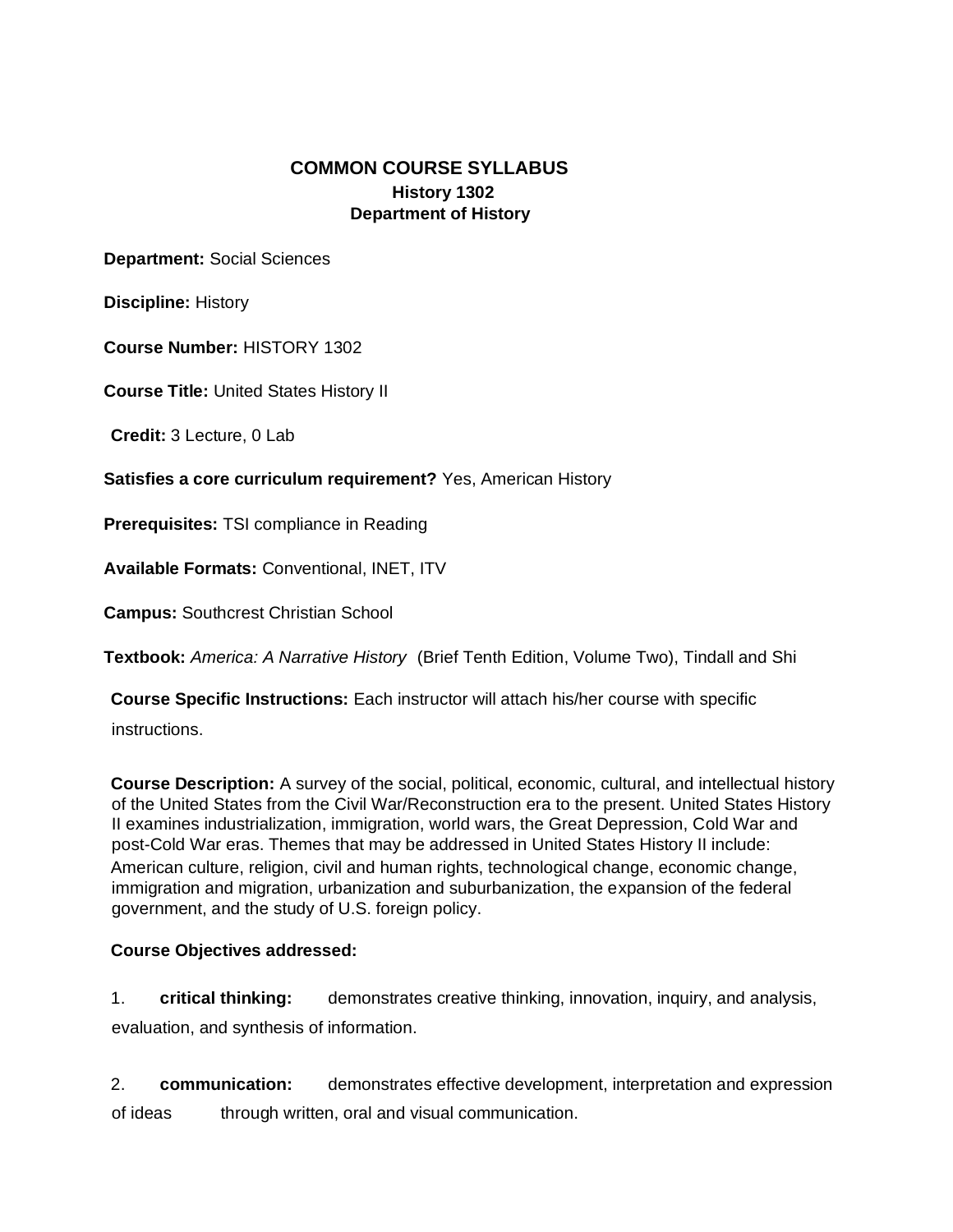3. **social responsibility:** demonstrates intercultural competence, knowledge of civic responsibility, and the ability to engage effectively in regional, national, and global communities.

4. **personal responsibility:** demonstrates the ability to connect choices, actions, and consequences to ethical decision-making.

**Course Purpose:** To acquaint students with the diversity of American history and to promote critical thinking in interrelating the past to the present. Fundamentally, the course promotes general understanding of a body of knowledge any literate person should possess about the history of his own country.

**Course Requirements:** To maximize a student's potential to complete this course, he/she should attend all class meetings, complete all homework assignments and examinations in a timely manner, and complete all other projects or papers as assigned in the instructor's specific instructions.

**Course Evaluation:** See the instructor's course information sheet for specific items used in

evaluating student performance.

**Attendance Policy:** Punctual and regular class attendance is required of students attending South Plains College. There are no excused absences. Students are responsible for all class work covered during absences from class, even in cases in which they are able to satisfy the instructor that the absence was unavoidable.

When an unavoidable reason for a class absence arises, such as illness, and official trip authorized by the College, or an official activity, the instructor may permit the student to make up the work missed. In such cases, it is the student's responsibility to complete work missed within a reasonable period of time as determined by the instructor. Whenever absences become excessive and, in the instructor's opinion, minimum course objectives cannot be met due to absences, the student may be withdrawn from the course. Absence policies for individual classes can be found in the course syllabi.

In addition, an instructor is required to notify the Admissions and Records Office when the student has missed every class during any 14 consecutive calendar-day period, excluding holidays. Students are officially enrolled in all classes for which they pay tuition and fees at the time of registration. Should a student, for any reason, delay in reporting to class after official enrollment, absences will be attributed to the student from the first meeting. A student who does not attend a class and does not officially withdraw from the class by the  $12<sub>th</sub>$  class day in a regular semester may be administratively withdrawn and will receive a grade of X or F for that class, as determined by the instructor.

**Learning Outcomes:** Upon successful completion of this course, students should be familiar with the evolution of American political, social, and economic institutions and traditions from the mid-nineteenth century to the present day. This would include the ability to: Create an argument through the use of historical evidence.

• Analyze and interpret primary and secondary sources.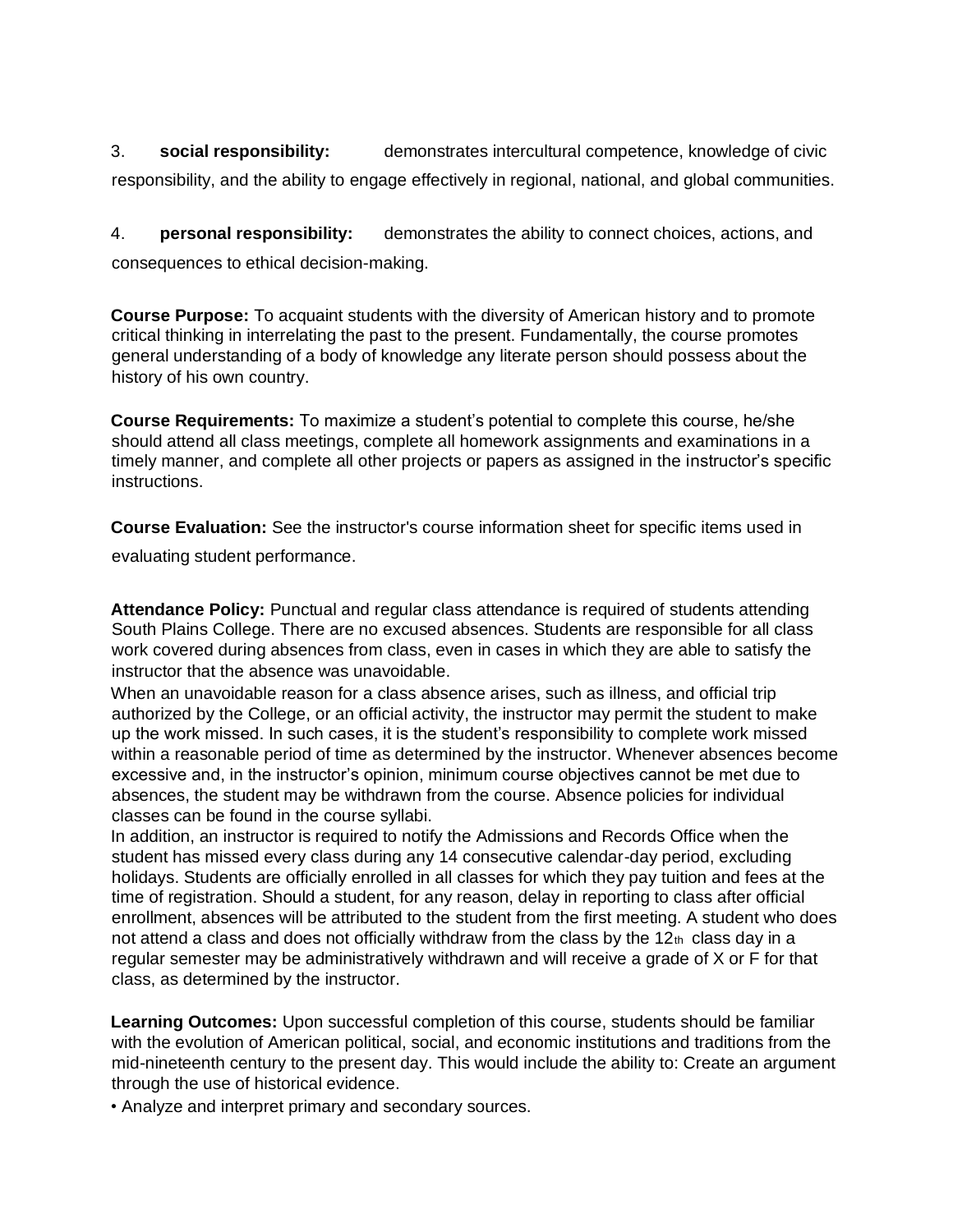• Analyze the effects of historical, social, political, economic, cultural, and global forces on this period of United States history.

## **History 1302.334: America 1877-Present**

Instructor: Russ Russell Spring 2022 Office: 220 (SC) e-mail: rrussell@southcrest.org

**Course Overview:** History 1302 constitutes a general survey of United States history from the end of the Reconstruction Era to the present day. Given the time constraints of a one semester survey, and the broad range of subjects available for study, we will only be able to focus on a few major topics. Some of these include: the Gilded Age, the Progressive Era, World War I, the Great Depression, World War II, the Cold War, the New Frontier and the Great Society, the Vietnam War, the resurgence of conservatism, and the twenty-first century political scene. The central theme of this course, one that is related to each of the topics, is the ever-changing ideology of Republicanism: i.e., what it meant to be an American from the perspectives of men and women of different ethnicities, classes, and regions, and how that meaning changed over time.

We will experience the years 1877 to the present through visual media such as documentaries, primary sources written by people who lived and made the history of the period as well as secondary sources written by historians who have interpreted it. After reading, viewing, and discussing these materials over the course of a semester, you will be able to judge whose arguments you most closely agree with and develop interpretations and questions of your own.

**Course Objectives:** My goals for the course include, but are not limited to, the following:

You will increase your knowledge of events in U.S. history and the reasons why they occurred.

You will be introduced to the art of historical interpretation through the reading, analysis and application of primary sources.

You will develop critical writing skills through essay writing.

We will exchange our interpretations and ideas through class discussions.

We will gain a deeper understanding of the importance of the relationship between past events and the historical context in which they occurred.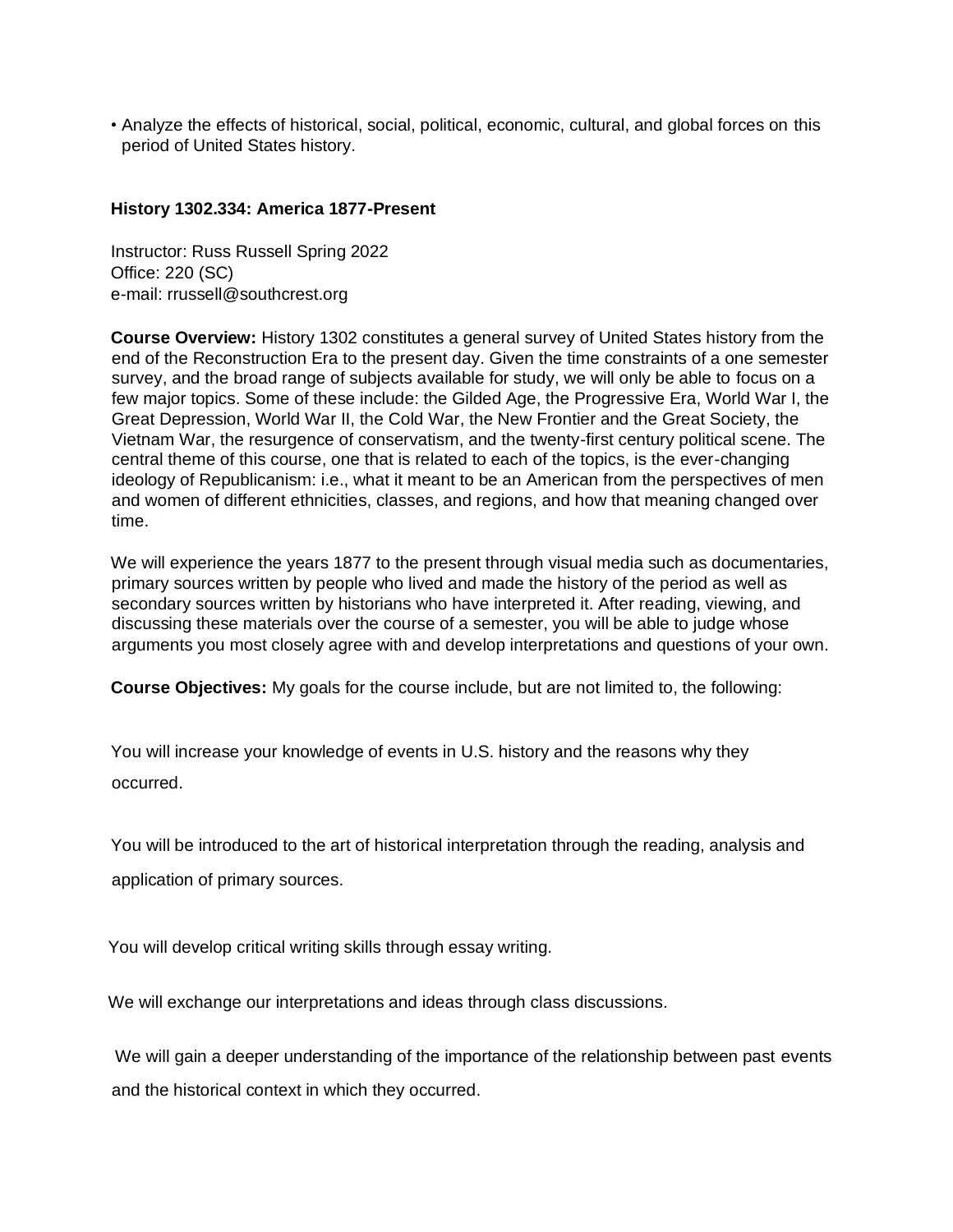The Higher Education Coordinating Board of Texas has also identified the following as objectives for core classes in the Social and Behavioral Sciences.

- 1. To employ the appropriate methods, technologies, and data that social and behavioral scientists use to investigate the human condition.
- 2. To examine social institutions and processes across a range of historical periods, social structures, and cultures.
- 3. To use and critique alternative explanatory systems or theories.
- 4. To develop and communicate alternative explanations or solutions for contemporary social issues.
- 5. To analyze the effects of historical, social, political, economic, cultural, and global forces on the area under study.
- 6. To comprehend the origins and evolution of U.S. and Texas political systems, with a focus on the growth of political institutions, the constitutions of the U.S. and Texas, federalism, civil liberties, and civil and human rights.
- 7. To understand the evolution and current role of the U.S. in the world.
- 8. To differentiate and analyze historical evidence (documentary and statistical) and differing points of view.
- 9. To recognize and apply reasonable criteria for the acceptability of historical evidence and social research.
- 10. To analyze, critically assess, and develop creative solutions to public policy problems.
- 11. To recognize and assume one's responsibility as a citizen in a democratic society by learning to think for oneself, by engaging in public discourse, and by obtaining information through the news media and other appropriate information sources about politics and public policy.
- 12. To identify and understand differences and commonalities within diverse cultures.

**Required Readings:** History is a reading and writing intensive subject. It is imperative that you cover the assigned readings prior to class so that you can derive the full value from the lecture and to participate effectively in the discussions.

Text: George Tindall & David Shi, *America: A Narrative History, Vol. II, Brief 10th Ed* ., ISBN 978-0-393265989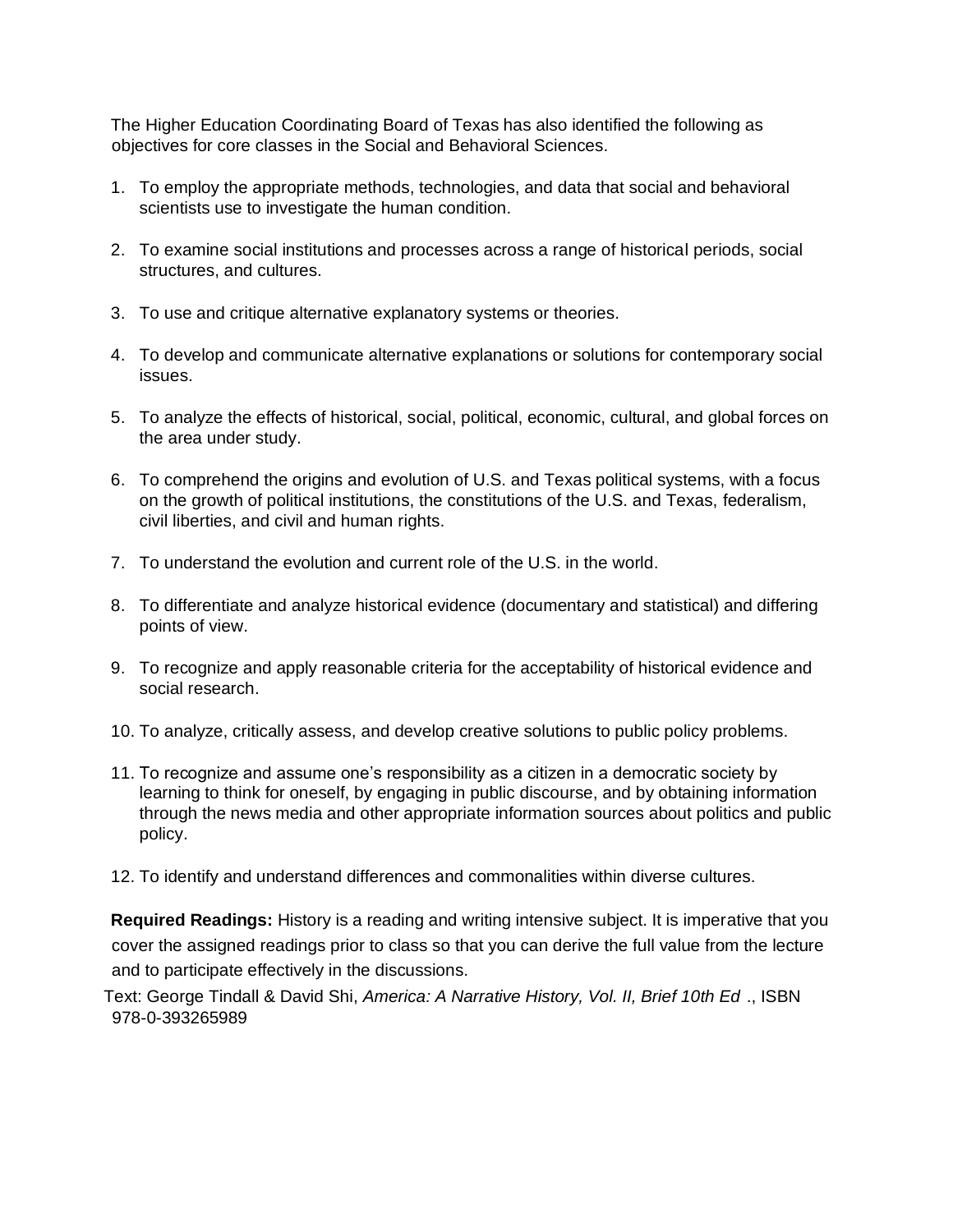# **Grading:**

Grades will be determined as follows:

| Quizzes and viewing assignments      | <b>25%</b> |
|--------------------------------------|------------|
| Exams and writing assignments        | 75%        |
| I will grade on the following scale: |            |

 $100\% - 89.5\% = \Delta$ 

| $89.4\% - 79.5\% = B$ |     |
|-----------------------|-----|
| $79.4\%$ 69.5% = C    |     |
| $69.4\% - 59.5\% = D$ |     |
| 59.4%-0)              | = F |
|                       |     |

#### **Examinations:**

Examinations will generally be given at the end of each chapter and will be open notes. The format of each exam will be discussed in class prior to review for each exam. The final exam will **not** be comprehensive.

## **Quizzes:**

There will be periodic unannounced quizzes. All unannounced quizzes will be drawn from the textbook assignment for the given class period or will be a presidents quiz. **There will be no make-up unannounced quizzes for any reason.** 

#### **Academic Writing:**

South Plains College requires all students to become proficient in "academic English," a form of English that is typically used in academic, professional, and business contexts. While slang, regional idioms, and informal kinds of self-expression are appropriate in some contexts, they are out of place in academic writing. Writing instructors and professors in courses across the campus expect all students to demonstrate proficiency in using the conventions of academic English in their written work, whether it is in-class exams or take-home essays.

#### **Writing Assignments:**

Students will be required to complete two writing assignments this semester. I will announce details of the writing assignments in class. Writing assignments will count as two exam grades.

Formatting of your writing assignment must be as follows:

Writing assignments will be graded on proper grammar, punctuation, spelling, etc. The font must either be Times New Roman 12 or Arial 11. All margins must be 1." The text of your assignment must be double-spaced. There will be a two-point deduction for each formatting instruction not followed. Writing assignment one is due by class time on **Tuesday, March 1.** Writing assignment two is due by class time on **Monday, May 2.** No late work will be accepted. You will submit a hard copy of each assignment in class.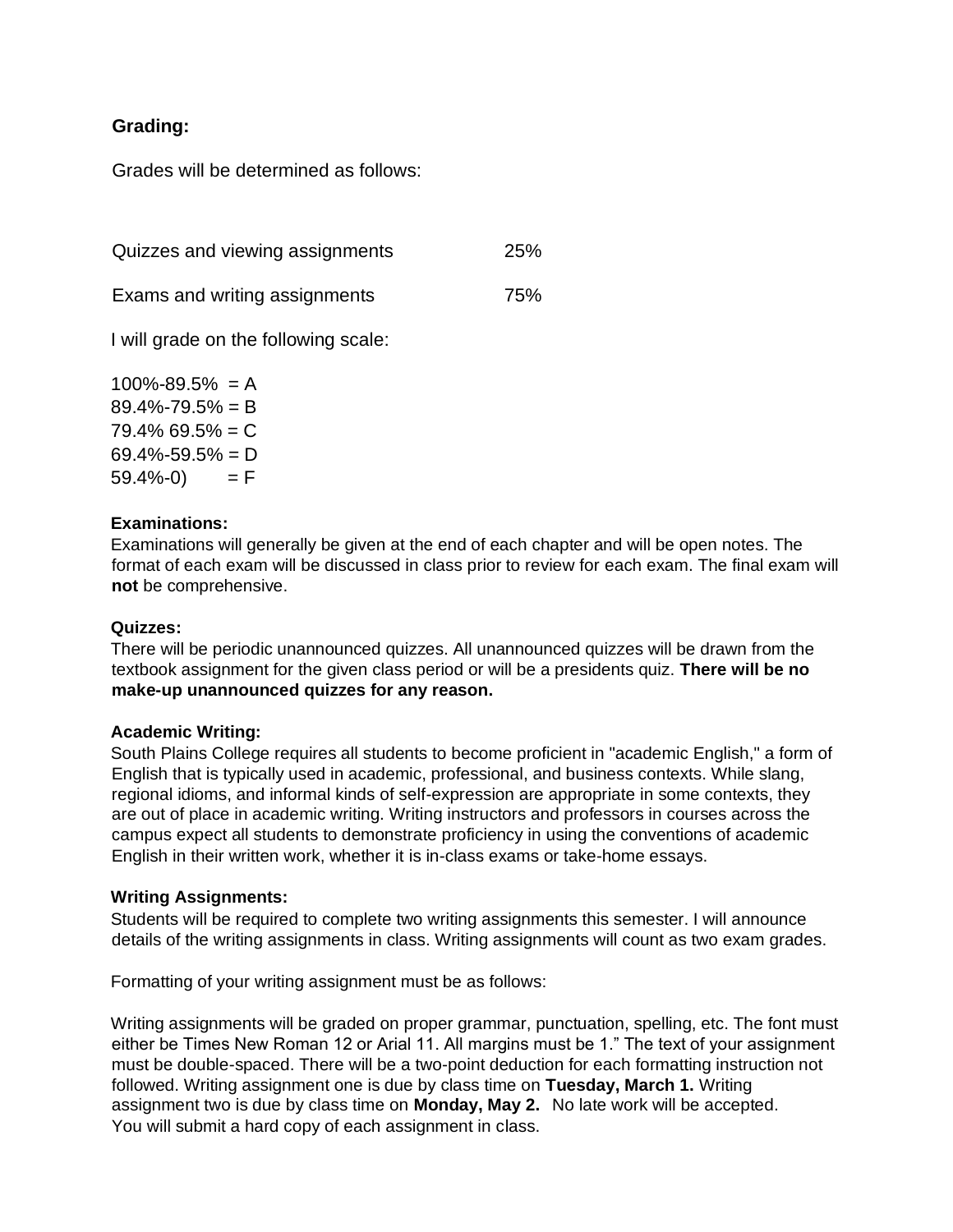#### **Student Privacy:**

South Plains College is bound by the Texas Open Records Law and the Family Educational Rights and Privacy Act of 1974. Information regarding these topics can be found in the South Plains College Catalog. As far as this class is concerned, I will **NOT** release or discuss your class performance, grades, averages, or attendance with anyone but you. This means that your parents, class counselors, principals, or any other interested party will not gain this information from me – if they need this sort of information they must ask you for it.

## **Civility/Academic Dishonesty:**

Most students have a good sense of proper classroom behavior and seek to earn grades through their own efforts. Unfortunately, I occasionally encounter students who treat both myself and their peers disrespectfully, and who attempt to get through my courses through dubious means. Let me state my policy on these issues clearly:

## **A. Classroom Civility:**

- 1. I expect you to show up on time and to pay attention while you are here.
- 2. I expect you to treat your instructor and peers with respect–and you should expect, and will receive, the same from me.

**B. Academic Dishonesty:** I have zero tolerance for cheating and plagiarism, and will deal with these circumstances in accordance with the guidelines set forth in the South Plains College Policy & Procedures Manual, Section FF. **This will mean a failing grade on the exam/quiz/assignment in question at the minimum, and can entail failure of the course and/or expulsion from the college**.

Plagiarism is included, but not limited to, copying answers from another student's exam, submitting a paper written by someone other than you, writing an exam essay outside of class, and/or essays and writing assignments copied (in whole or in part) directly from a website, book, journal, etc.

#### **Diversity Statement**

In this class, the teacher will establish and support an environment that values and nurtures individual and group differences and encourages engagement and interaction. Understanding and respecting multiple experiences and perspectives will serve to challenge and stimulate all of us to learn about others, about the larger world and about ourselves. By promoting diversity and intellectual exchange, we will not only mirror society as it is, but also model society as it should and can be.

## **Disabilities Statement**

Students with disabilities, including but not limited to physical, psychiatric, or learning disabilities, who wish to request accommodations in this class should notify the Disability Services Office early in the semester so that the appropriate arrangements may be made. In accordance with federal law, a student requesting accommodations must provide acceptable documentation of his/her disability to the Disability Services Office. For more information, call or visit the Disability Services Office at Levelland (Student Health & Wellness Office) 806-716